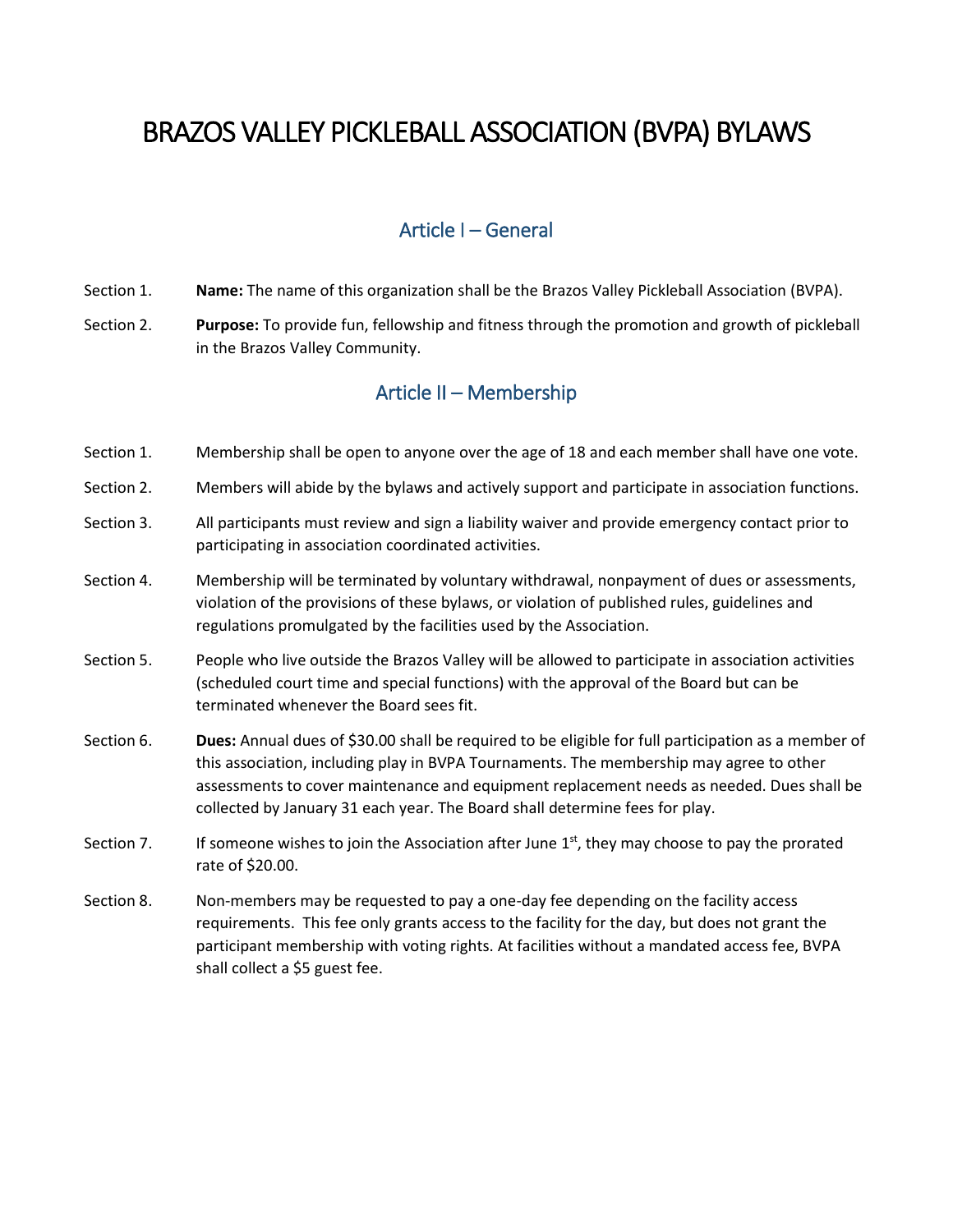# Article III – Officers

- Section 1. **Executive Committee**: The Executive Committee of the Association shall consist of a President, Vice-President, Secretary and Treasurer. Any active BVPA member is eligible for these offices. The Executive Committee, along with the Board of Directors, shall have overall governing authority over BVPA consistent with the provisions of these by-laws and shall authorize all committees necessary to carry out the purposes and objectives of BVPA.
- Section 2. The Past President shall serve in a non-voting advisory capacity on the Board of Directors for one year following their term.
- Section 3. **Board of Directors:** The Board of Directors shall consist of the Executive Committee, Past President and Standing Committee Chairmen.
- Section 4. **Term of Office**: Terms of office shall be for two years with the option of opting out of the second year. The Nominating Committee shall contact each officer to ascertain if they shall serve the second year of their term. If not, the position shall be open for nominations.
- Section 5. **Duties and Responsibilities**:
	- A. **President**: Shall assume association leadership, preside at all meetings, appoint chairs of committees, call special meetings as needed, and generally be a spokesperson for the Association. He/she shall be responsible for coordination with other clubs as needed. He/she shall also be responsible for issuing Guidelines & Rules for association's activities when there are safety concerns or other requirements not covered in these bylaws.
	- B. **Vice- President:** Shall assume the duties of the President in his/her absence. He/she shall serve as liaison to the area USAPA Ambassadors and generally assists the association in all functions as necessary.
	- C. **Secretary:** Shall keep the BVPA records, issue notices of all meetings of the Board or General Membership, shall officially determine if a quorum exists and shall keep minutes thereof.
	- D. **Treasurer:** Shall receive and deposit all moneys due to BVPA and pay all obligations that may be incurred by BVPA in the regular course of its business, shall keep an up-to-date ledger of all financial transactions and provide financial reports at all meetings.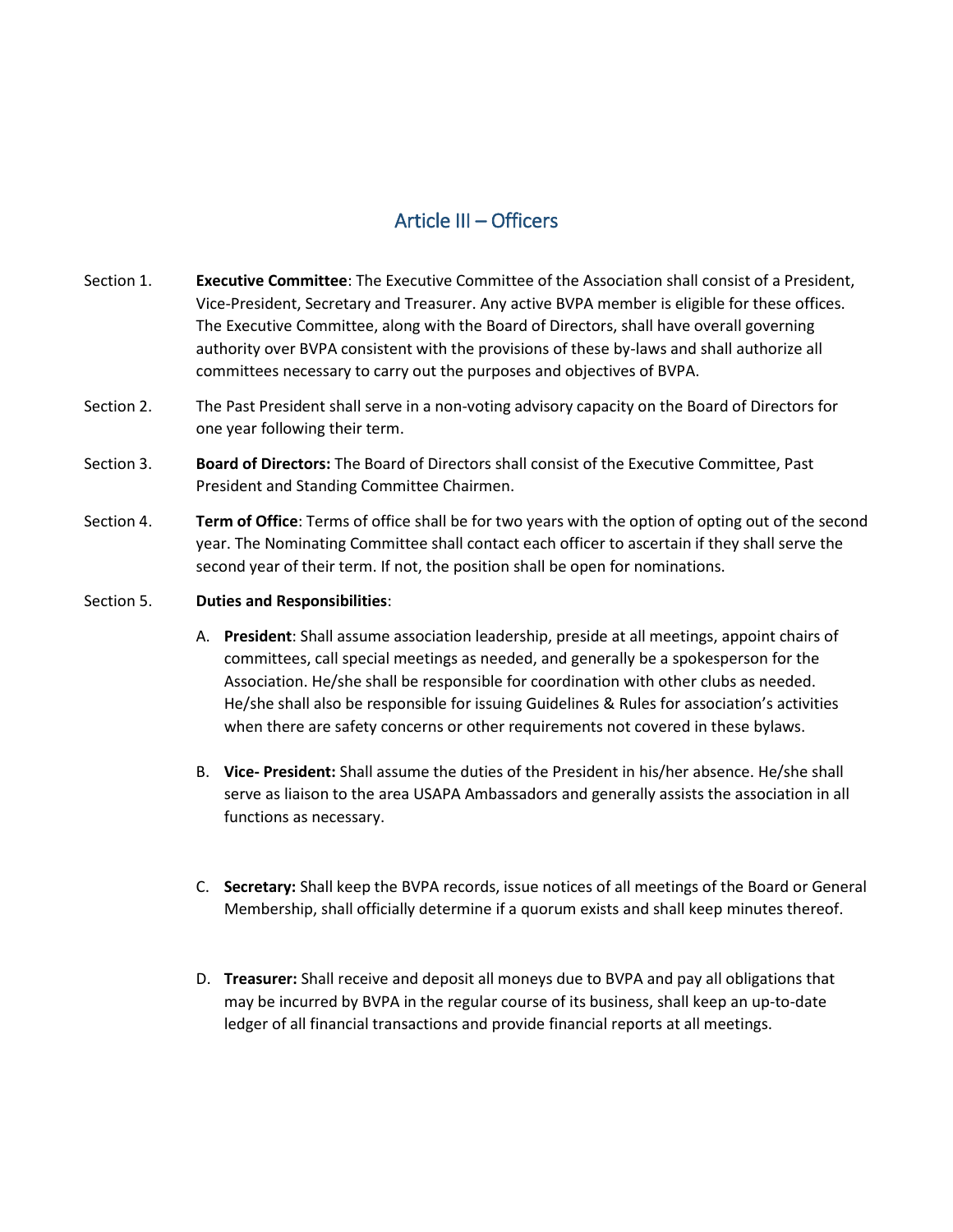#### Section 6. **Election of Officers**

- A. A Nominating Committee shall be appointed by the President at least sixty days prior to the annual meeting. The committee shall consist of three members, and present a nomination for each office to be filled thirty days prior to the annual meeting. BVPA members may nominate themselves or another member. Members may only run for one position per election. If a member is nominated for more than one position, he/she shall notify the Nominating Committee their choice of which position they shall seek for election.
- B. If more than one member is nominated for any elective position, voting shall be by secret ballot.
- C. The particular procedures to be followed for nominations and elections shall be determined by the Board.
- D. Should a position not be filled by election, the Board shall fill the position as it sees fit.

### Article IV – Meetings

- Section 1. There will be a minimum of three board meetings and one general membership meeting per year, with dates and times determined by current needs.
- Section 2. Special meetings may be called by the President or upon request of at least three members. Such meetings shall have at least five days notice given to members regarding time, place and agenda.
- Section 3. An annual meeting shall be held in the month of November each year, for the purpose of electing officers, needs assessment and general planning for the association's activities for the upcoming year.
- Section 4. A minimum of two officers and 20% of the membership will constitute a quorum.

#### Article V – Committees

- Section 1. The President may appoint, with Board approval, special committees as needed.
- Section 2. Public Relations: A standing committee to address the marketing and promotion of BVPA through community outreach, social media, website and special events.